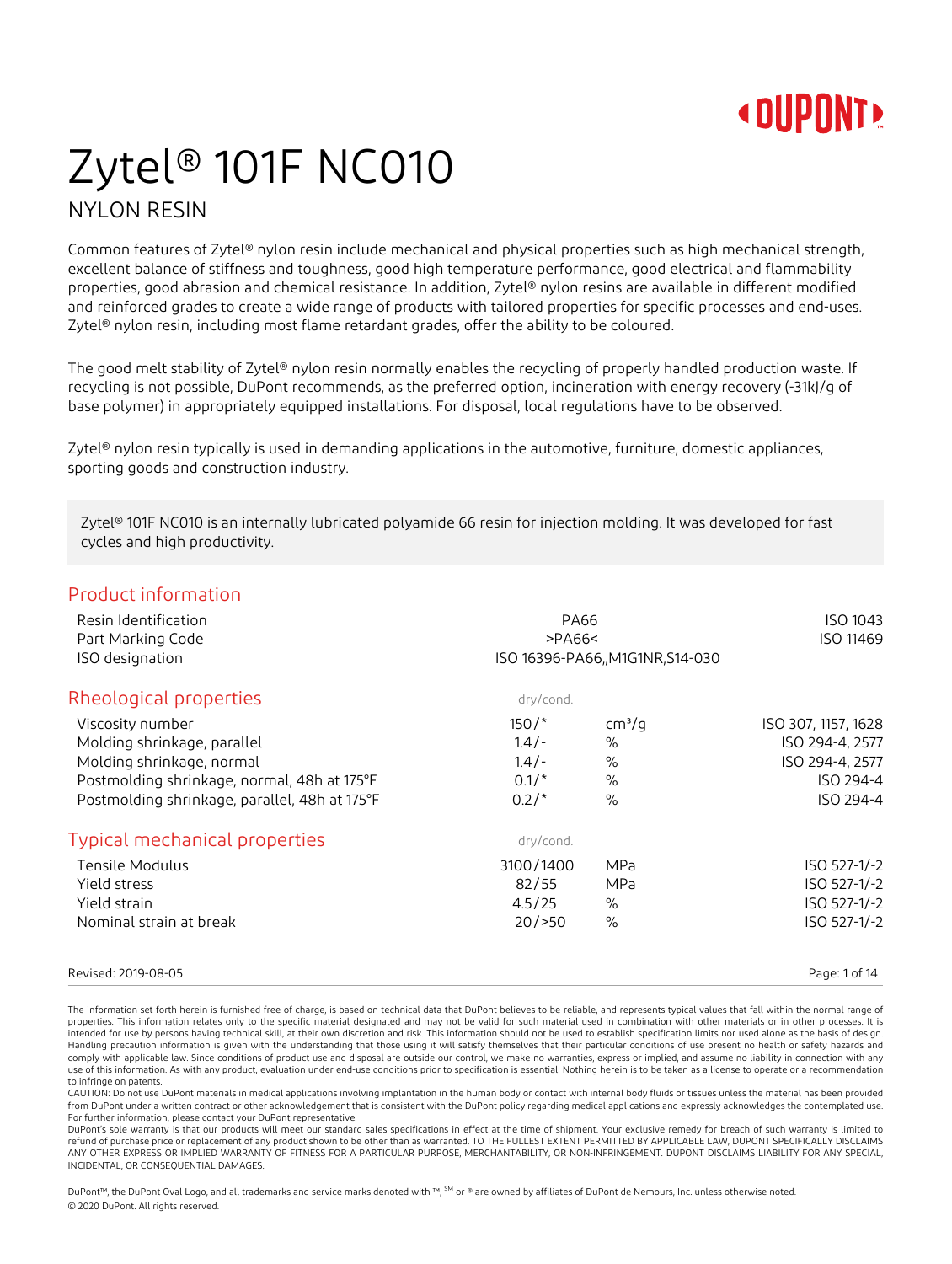

## Zytel® 101F NC010 NYLON RESIN

| Strain at break, 50mm/min<br>Flexural Modulus<br>Flexural Strength<br>Tensile creep modulus, 1h<br>Tensile creep modulus, 1000h<br>Charpy impact strength, 73°F<br>Charpy impact strength, -22°F<br>Charpy notched impact strength, 73°F<br>Charpy notched impact strength, -22°F<br>Izod notched impact strength, 73°F<br>Izod notched impact strength, -22°F<br>Izod notched impact strength, -40°F<br>Izod impact strength, 73°F<br>Izod impact strength, -22°F<br>Hardness, Rockwell, R-scale<br>Poisson's ratio<br>A: Assessed | $40/-$<br>2800/1200<br>115/75<br>$* / 1400$<br>$*$ /930<br>N/N<br>400/N<br>6/13<br>4.5/3<br>5.5/11<br>6/4<br>$5.5/3^{A}$<br>300/N<br>300/N <sup>A</sup><br>121/108<br>0.37/0.43 | $\%$<br>MPa<br>MPa<br>MPa<br>MPa<br>$k$ /m <sup>2</sup><br>$k$ /m <sup>2</sup><br>$k$ /m <sup>2</sup><br>$k$ /m <sup>2</sup><br>$k$ /m <sup>2</sup><br>$k$ /m <sup>2</sup><br>$k$ /m <sup>2</sup><br>$k$ /m <sup>2</sup><br>$k$ /m <sup>2</sup> | ISO 527-1/-2<br><b>ISO 178</b><br><b>ISO 178</b><br>ISO 899-1<br>ISO 899-1<br>ISO 179/1eU<br>ISO 179/1eU<br>ISO 179/1eA<br>ISO 179/1eA<br>ISO 180/1A<br>ISO 180/1A<br>ISO 180/1A<br>ISO 180/1U<br>ISO 180/1U<br>ISO 2039-2 |
|-------------------------------------------------------------------------------------------------------------------------------------------------------------------------------------------------------------------------------------------------------------------------------------------------------------------------------------------------------------------------------------------------------------------------------------------------------------------------------------------------------------------------------------|---------------------------------------------------------------------------------------------------------------------------------------------------------------------------------|-------------------------------------------------------------------------------------------------------------------------------------------------------------------------------------------------------------------------------------------------|----------------------------------------------------------------------------------------------------------------------------------------------------------------------------------------------------------------------------|
|                                                                                                                                                                                                                                                                                                                                                                                                                                                                                                                                     |                                                                                                                                                                                 |                                                                                                                                                                                                                                                 |                                                                                                                                                                                                                            |
| Thermal properties                                                                                                                                                                                                                                                                                                                                                                                                                                                                                                                  | dry/cond.                                                                                                                                                                       |                                                                                                                                                                                                                                                 |                                                                                                                                                                                                                            |
| Melting temperature, 18°F/min                                                                                                                                                                                                                                                                                                                                                                                                                                                                                                       | $262/*$                                                                                                                                                                         | $^{\circ}$ C                                                                                                                                                                                                                                    | ISO 11357-1/-3                                                                                                                                                                                                             |
| Glass transition temperature, 18°F/min                                                                                                                                                                                                                                                                                                                                                                                                                                                                                              | $65/-$                                                                                                                                                                          | $\rm ^{\circ}C$                                                                                                                                                                                                                                 | ISO 11357-1/-2                                                                                                                                                                                                             |
| Temp. of deflection under load, 260 psi                                                                                                                                                                                                                                                                                                                                                                                                                                                                                             | $70/$ *                                                                                                                                                                         | $^{\circ}$ C                                                                                                                                                                                                                                    | ISO 75-1/-2                                                                                                                                                                                                                |
| Temp. of deflection under load, 65 psi                                                                                                                                                                                                                                                                                                                                                                                                                                                                                              | $190/$ *                                                                                                                                                                        | $\rm ^{\circ}C$                                                                                                                                                                                                                                 | ISO 75-1/-2                                                                                                                                                                                                                |
| Vicat softening temperature, 90°F/h, 11 lbf                                                                                                                                                                                                                                                                                                                                                                                                                                                                                         | $240/*$                                                                                                                                                                         | $\rm ^{\circ}C$                                                                                                                                                                                                                                 | ISO 306                                                                                                                                                                                                                    |
| Ball pressure test                                                                                                                                                                                                                                                                                                                                                                                                                                                                                                                  | $240/-$                                                                                                                                                                         | $^{\circ}$ C                                                                                                                                                                                                                                    | IEC 60695-10-2                                                                                                                                                                                                             |
| Coeff. of linear therm. expansion, parallel                                                                                                                                                                                                                                                                                                                                                                                                                                                                                         | $100/*$                                                                                                                                                                         | $E-6/K$                                                                                                                                                                                                                                         | ISO 11359-1/-2                                                                                                                                                                                                             |
| Coeff. of linear therm. expansion, normal                                                                                                                                                                                                                                                                                                                                                                                                                                                                                           | $110/$ *                                                                                                                                                                        | $E-6/K$                                                                                                                                                                                                                                         | ISO 11359-1/-2                                                                                                                                                                                                             |
| Thermal conductivity of melt<br>Eff. thermal diffusivity                                                                                                                                                                                                                                                                                                                                                                                                                                                                            | 0.16<br>5E-8                                                                                                                                                                    | W/(m K)<br>$m^2/s$                                                                                                                                                                                                                              |                                                                                                                                                                                                                            |
| Spec. heat capacity of melt                                                                                                                                                                                                                                                                                                                                                                                                                                                                                                         | 2790                                                                                                                                                                            | J/(kg K)                                                                                                                                                                                                                                        |                                                                                                                                                                                                                            |
| RTI, electrical, 30mil                                                                                                                                                                                                                                                                                                                                                                                                                                                                                                              | 130                                                                                                                                                                             | $^{\circ}C$                                                                                                                                                                                                                                     | <b>UL 746B</b>                                                                                                                                                                                                             |
| RTI, electrical, 60mil                                                                                                                                                                                                                                                                                                                                                                                                                                                                                                              | 130                                                                                                                                                                             | $\rm ^{\circ}C$                                                                                                                                                                                                                                 | <b>UL 746B</b>                                                                                                                                                                                                             |
| RTI, electrical, 120mil                                                                                                                                                                                                                                                                                                                                                                                                                                                                                                             | 130                                                                                                                                                                             | $\rm ^{\circ}C$                                                                                                                                                                                                                                 | <b>UL 746B</b>                                                                                                                                                                                                             |
| RTI, electrical, 240mil                                                                                                                                                                                                                                                                                                                                                                                                                                                                                                             | 130                                                                                                                                                                             | $\rm ^{\circ}C$                                                                                                                                                                                                                                 | <b>UL 746B</b>                                                                                                                                                                                                             |
| RTI, impact, 30mil                                                                                                                                                                                                                                                                                                                                                                                                                                                                                                                  | 75                                                                                                                                                                              | $^{\circ}{\sf C}$                                                                                                                                                                                                                               | <b>UL 746B</b>                                                                                                                                                                                                             |
| RTI, impact, 60mil                                                                                                                                                                                                                                                                                                                                                                                                                                                                                                                  | 75                                                                                                                                                                              | $\rm ^{\circ}C$                                                                                                                                                                                                                                 | <b>UL 746B</b>                                                                                                                                                                                                             |
|                                                                                                                                                                                                                                                                                                                                                                                                                                                                                                                                     |                                                                                                                                                                                 |                                                                                                                                                                                                                                                 |                                                                                                                                                                                                                            |

#### Revised: 2019-08-05 Page: 2 of 14

The information set forth herein is furnished free of charge, is based on technical data that DuPont believes to be reliable, and represents typical values that fall within the normal range of properties. This information relates only to the specific material designated and may not be valid for such material used in combination with other materials or in other processes. It is intended for use by persons having technical skill, at their own discretion and risk. This information should not be used to establish specification limits nor used alone as the basis of design. Handling precaution information is given with the understanding that those using it will satisfy themselves that their particular conditions of use present no health or safety hazards and comply with applicable law. Since conditions of product use and disposal are outside our control, we make no warranties, express or implied, and assume no liability in connection with any use of this information. As with any product, evaluation under end-use conditions prior to specification is essential. Nothing herein is to be taken as a license to operate or a recommendation to infringe on patents.

CAUTION: Do not use DuPont materials in medical applications involving implantation in the human body or contact with internal body fluids or tissues unless the material has been provided from DuPont under a written contract or other acknowledgement that is consistent with the DuPont policy regarding medical applications and expressly acknowledges the contemplated use. For further information, please contact your DuPont representative.

DuPont's sole warranty is that our products will meet our standard sales specifications in effect at the time of shipment. Your exclusive remedy for breach of such warranty is limited to refund of purchase price or replacement of any product shown to be other than as warranted. TO THE FULLEST EXTENT PERMITTED BY APPLICABLE LAW, DUPONT SPECIFICALLY DISCLAIMS ANY OTHER EXPRESS OR IMPLIED WARRANTY OF FITNESS FOR A PARTICULAR PURPOSE, MERCHANTABILITY, OR NON-INFRINGEMENT. DUPONT DISCLAIMS LIABILITY FOR ANY SPECIAL, INCIDENTAL, OR CONSEQUENTIAL DAMAGES.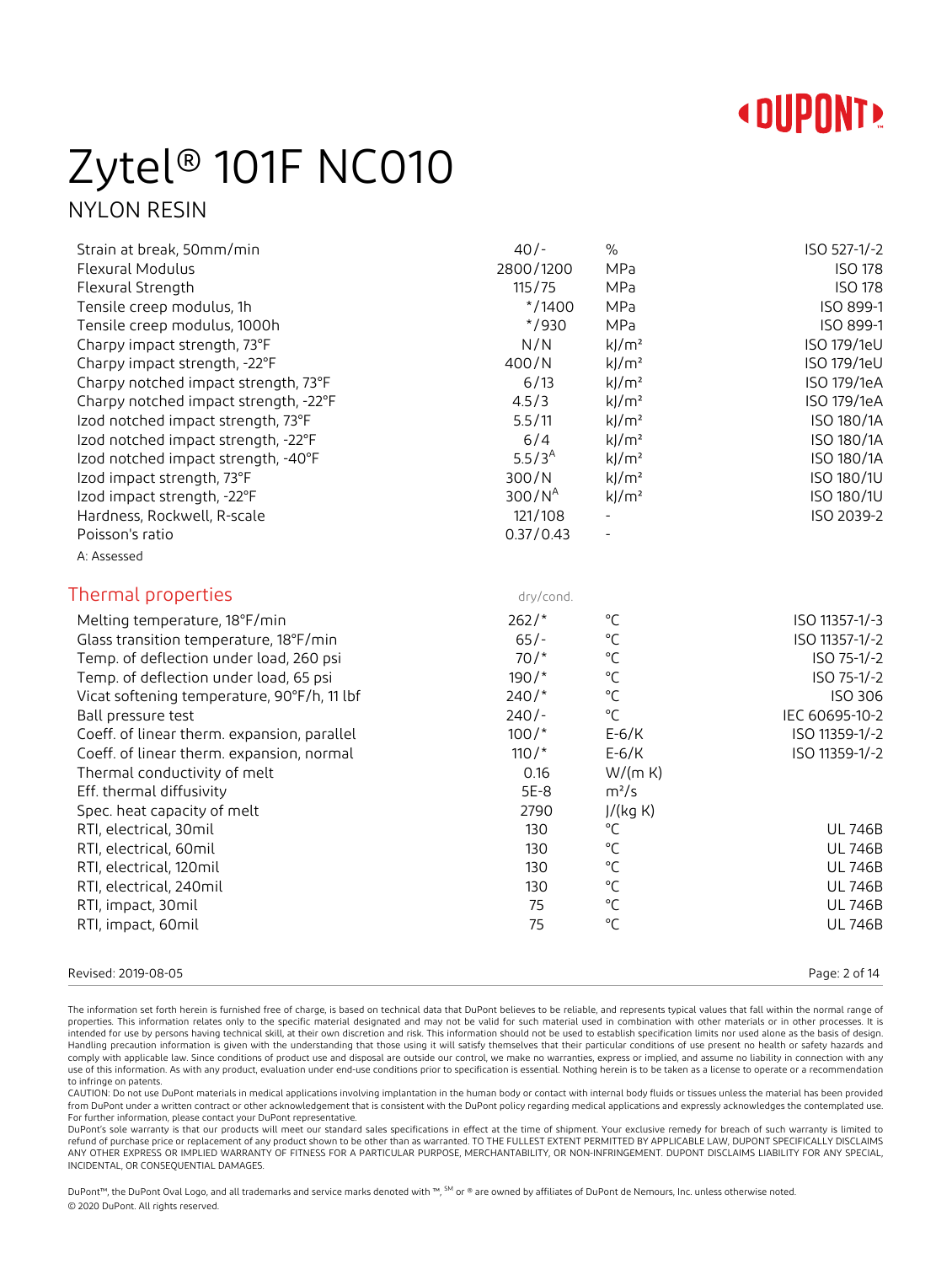

## Zytel® 101F NC010 NYLON RESIN

| RTI, impact, 120mil<br>RTI, impact, 240mil<br>RTI, strength, 30mil<br>RTI, strength, 60mil<br>RTI, strength, 120mil<br>RTI, strength, 240mil | 75<br>75<br>85<br>85/<br>85<br>85 | $^{\circ}$ C<br>$^{\circ}C$<br>$^{\circ}$ C<br>$^{\circ}$ C<br>$^{\circ}$ C<br>$^{\circ}$ C | <b>UL 746B</b><br><b>UL 746B</b><br><b>UL 746B</b><br><b>UL 746B</b><br><b>UL 746B</b><br><b>UL 746B</b> |
|----------------------------------------------------------------------------------------------------------------------------------------------|-----------------------------------|---------------------------------------------------------------------------------------------|----------------------------------------------------------------------------------------------------------|
| Flammability                                                                                                                                 | dry/cond.                         |                                                                                             |                                                                                                          |
| Burning Behav. at 60mil nom. thickn.                                                                                                         | $V-2/*$                           | class                                                                                       | IEC 60695-11-10                                                                                          |
| Thickness tested                                                                                                                             | $1.5/$ *                          | mm                                                                                          | IEC 60695-11-10                                                                                          |
| UL recognition                                                                                                                               | yes/*                             | $\blacksquare$                                                                              | <b>UL 94</b>                                                                                             |
| Burning Behav. at thickness h                                                                                                                | $V-2/*$                           | class                                                                                       | IEC 60695-11-10                                                                                          |
| Thickness tested                                                                                                                             | $0.71/*$                          | mm                                                                                          | IEC 60695-11-10                                                                                          |
| UL recognition                                                                                                                               | yes/*                             | $\overline{\phantom{a}}$                                                                    | <b>UL 94</b>                                                                                             |
| Oxygen index                                                                                                                                 | 28/                               | $\%$                                                                                        | ISO 4589-1/-2                                                                                            |
| Glow Wire Flammability Index, 30mil                                                                                                          | $960/-$                           | $^{\circ}$ C                                                                                | IEC 60695-2-12                                                                                           |
| Glow Wire Flammability Index, 60mil                                                                                                          | $960/-$                           | $^{\circ}$ C                                                                                | IEC 60695-2-12                                                                                           |
| Glow Wire Flammability Index, 120mil                                                                                                         | $960/-$                           | $^{\circ}$ C                                                                                | IEC 60695-2-12                                                                                           |
| Glow Wire Ignition Temperature, 30mil                                                                                                        | $725/-$                           | $^{\circ}$ C                                                                                | IEC 60695-2-13                                                                                           |
| Glow Wire Ignition Temperature, 60mil                                                                                                        | $750/-$                           | $^{\circ}$ C                                                                                | IEC 60695-2-13                                                                                           |
| Glow Wire Ignition Temperature, 120mil                                                                                                       | $800/-$                           | $^{\circ}$ C                                                                                | IEC 60695-2-13                                                                                           |
| Glow Wire Temperature, No Flame, 40mil                                                                                                       | $750/-$                           | $^{\circ}$ C                                                                                | IEC 60335-1                                                                                              |
| Glow Wire Temperature, No Flame, 80mil                                                                                                       | $725/-$                           | $^{\circ}$ C                                                                                | IEC 60335-1                                                                                              |
| <b>FMVSS Class</b>                                                                                                                           | <b>SE</b>                         |                                                                                             | ISO 3795 (FMVSS 302)                                                                                     |
| Electrical properties                                                                                                                        | dry/cond.                         |                                                                                             |                                                                                                          |
| Relative permittivity, 100Hz                                                                                                                 | 3.8/8                             |                                                                                             | IEC 62631-2-1                                                                                            |
| Relative permittivity, 1MHz                                                                                                                  | 3.6/4.6                           | $\blacksquare$                                                                              | IEC 62631-2-1                                                                                            |
| Dissipation factor, 100Hz                                                                                                                    | $140/-$                           | $E - 4$                                                                                     | IEC 62631-2-1                                                                                            |
| Dissipation factor, 1MHz                                                                                                                     | 180/1000                          | $E - 4$                                                                                     | IEC 62631-2-1                                                                                            |
| Volume resistivity                                                                                                                           | 1E13/>1E13                        | $Ohm*m$                                                                                     | IEC 62631-3-1                                                                                            |
| Electric strength                                                                                                                            | 31.5/26                           | kV/mm                                                                                       | IEC 60243-1                                                                                              |
| Comparative tracking index                                                                                                                   | $0/-$                             | <b>PLC</b>                                                                                  | <b>UL 746A</b>                                                                                           |

#### Revised: 2019-08-05 Page: 3 of 14

The information set forth herein is furnished free of charge, is based on technical data that DuPont believes to be reliable, and represents typical values that fall within the normal range of properties. This information relates only to the specific material designated and may not be valid for such material used in combination with other materials or in other processes. It is intended for use by persons having technical skill, at their own discretion and risk. This information should not be used to establish specification limits nor used alone as the basis of design. Handling precaution information is given with the understanding that those using it will satisfy themselves that their particular conditions of use present no health or safety hazards and comply with applicable law. Since conditions of product use and disposal are outside our control, we make no warranties, express or implied, and assume no liability in connection with any use of this information. As with any product, evaluation under end-use conditions prior to specification is essential. Nothing herein is to be taken as a license to operate or a recommendation to infringe on patents.

CAUTION: Do not use DuPont materials in medical applications involving implantation in the human body or contact with internal body fluids or tissues unless the material has been provided from DuPont under a written contract or other acknowledgement that is consistent with the DuPont policy regarding medical applications and expressly acknowledges the contemplated use. For further information, please contact your DuPont representative.

DuPont's sole warranty is that our products will meet our standard sales specifications in effect at the time of shipment. Your exclusive remedy for breach of such warranty is limited to refund of purchase price or replacement of any product shown to be other than as warranted. TO THE FULLEST EXTENT PERMITTED BY APPLICABLE LAW, DUPONT SPECIFICALLY DISCLAIMS ANY OTHER EXPRESS OR IMPLIED WARRANTY OF FITNESS FOR A PARTICULAR PURPOSE, MERCHANTABILITY, OR NON-INFRINGEMENT. DUPONT DISCLAIMS LIABILITY FOR ANY SPECIAL, INCIDENTAL, OR CONSEQUENTIAL DAMAGES.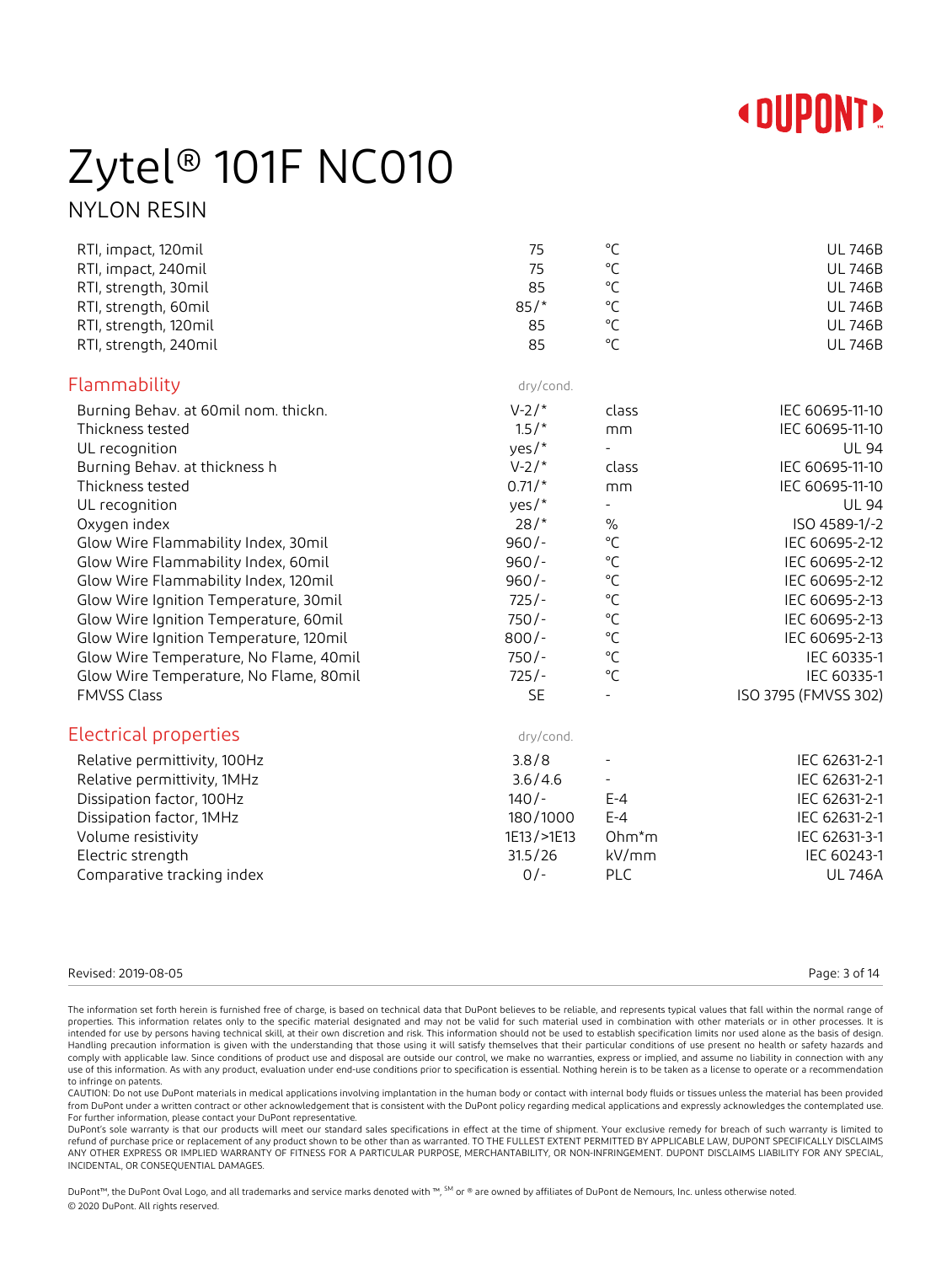

## Zytel® 101F NC010 NYLON RESIN

| Other properties                                                                                                                                                                                                                                                                                                                                                           | dry/cond.                             |                                                                                                                                                      |                                              |
|----------------------------------------------------------------------------------------------------------------------------------------------------------------------------------------------------------------------------------------------------------------------------------------------------------------------------------------------------------------------------|---------------------------------------|------------------------------------------------------------------------------------------------------------------------------------------------------|----------------------------------------------|
| Humidity absorption, 80mil<br>Water absorption, 80mil<br>Density<br>Density of melt                                                                                                                                                                                                                                                                                        | $2.6/*$<br>$8.5/*$<br>$1140/-$<br>970 | $\%$<br>$\%$<br>kg/m <sup>3</sup><br>kg/m <sup>3</sup>                                                                                               | Sim. to ISO 62<br>Sim. to ISO 62<br>ISO 1183 |
|                                                                                                                                                                                                                                                                                                                                                                            |                                       |                                                                                                                                                      |                                              |
| <b>Film Properties</b>                                                                                                                                                                                                                                                                                                                                                     | dry/cond.                             |                                                                                                                                                      |                                              |
| Strain at yield, parallel                                                                                                                                                                                                                                                                                                                                                  | 4.5/                                  | $\%$                                                                                                                                                 | ISO 527-3                                    |
| <b>VDA Properties</b>                                                                                                                                                                                                                                                                                                                                                      | dry/cond.                             |                                                                                                                                                      |                                              |
| Emission of organic compounds<br>Odor test<br>Fogging, G-value (condensate)                                                                                                                                                                                                                                                                                                | 6.5<br>3<br>$0.1/*$                   | $\mu$ g $C/g$<br>class<br>mq                                                                                                                         | <b>VDA 277</b><br><b>VDA 270</b><br>ISO 6452 |
| Injection                                                                                                                                                                                                                                                                                                                                                                  |                                       |                                                                                                                                                      |                                              |
| Drying Recommended<br>Drying Temperature<br>Drying Time, Dehumidified Dryer<br>Processing Moisture Content<br>Melt Temperature Optimum<br>Min. melt temperature<br>Max. melt temperature<br>Max. screw tangential speed<br>Mold Temperature Optimum<br>Min. mold temperature<br>Max. mold temperature<br>Hold pressure range<br>Hold pressure time<br>Ejection temperature |                                       | yes<br>80 °C<br>$2 - 4 h$<br>≤0.2 $%$<br>290 °C<br>280 °C<br>300 °C<br>$0.4 \, m/s$<br>70 °C<br>50 °C<br>90 °C<br>50 - 100 MPa<br>4 $s/mm$<br>190 °C |                                              |
| Characteristics                                                                                                                                                                                                                                                                                                                                                            |                                       |                                                                                                                                                      |                                              |

Additives **Release** agent

#### Revised: 2019-08-05 Page: 4 of 14

The information set forth herein is furnished free of charge, is based on technical data that DuPont believes to be reliable, and represents typical values that fall within the normal range of properties. This information relates only to the specific material designated and may not be valid for such material used in combination with other materials or in other processes. It is intended for use by persons having technical skill, at their own discretion and risk. This information should not be used to establish specification limits nor used alone as the basis of design. Handling precaution information is given with the understanding that those using it will satisfy themselves that their particular conditions of use present no health or safety hazards and comply with applicable law. Since conditions of product use and disposal are outside our control, we make no warranties, express or implied, and assume no liability in connection with any use of this information. As with any product, evaluation under end-use conditions prior to specification is essential. Nothing herein is to be taken as a license to operate or a recommendation to infringe on patents.

CAUTION: Do not use DuPont materials in medical applications involving implantation in the human body or contact with internal body fluids or tissues unless the material has been provided from DuPont under a written contract or other acknowledgement that is consistent with the DuPont policy regarding medical applications and expressly acknowledges the contemplated use. For further information, please contact your DuPont representative.

DuPont's sole warranty is that our products will meet our standard sales specifications in effect at the time of shipment. Your exclusive remedy for breach of such warranty is limited to refund of purchase price or replacement of any product shown to be other than as warranted. TO THE FULLEST EXTENT PERMITTED BY APPLICABLE LAW, DUPONT SPECIFICALLY DISCLAIMS ANY OTHER EXPRESS OR IMPLIED WARRANTY OF FITNESS FOR A PARTICULAR PURPOSE, MERCHANTABILITY, OR NON-INFRINGEMENT. DUPONT DISCLAIMS LIABILITY FOR ANY SPECIAL, INCIDENTAL, OR CONSEQUENTIAL DAMAGES.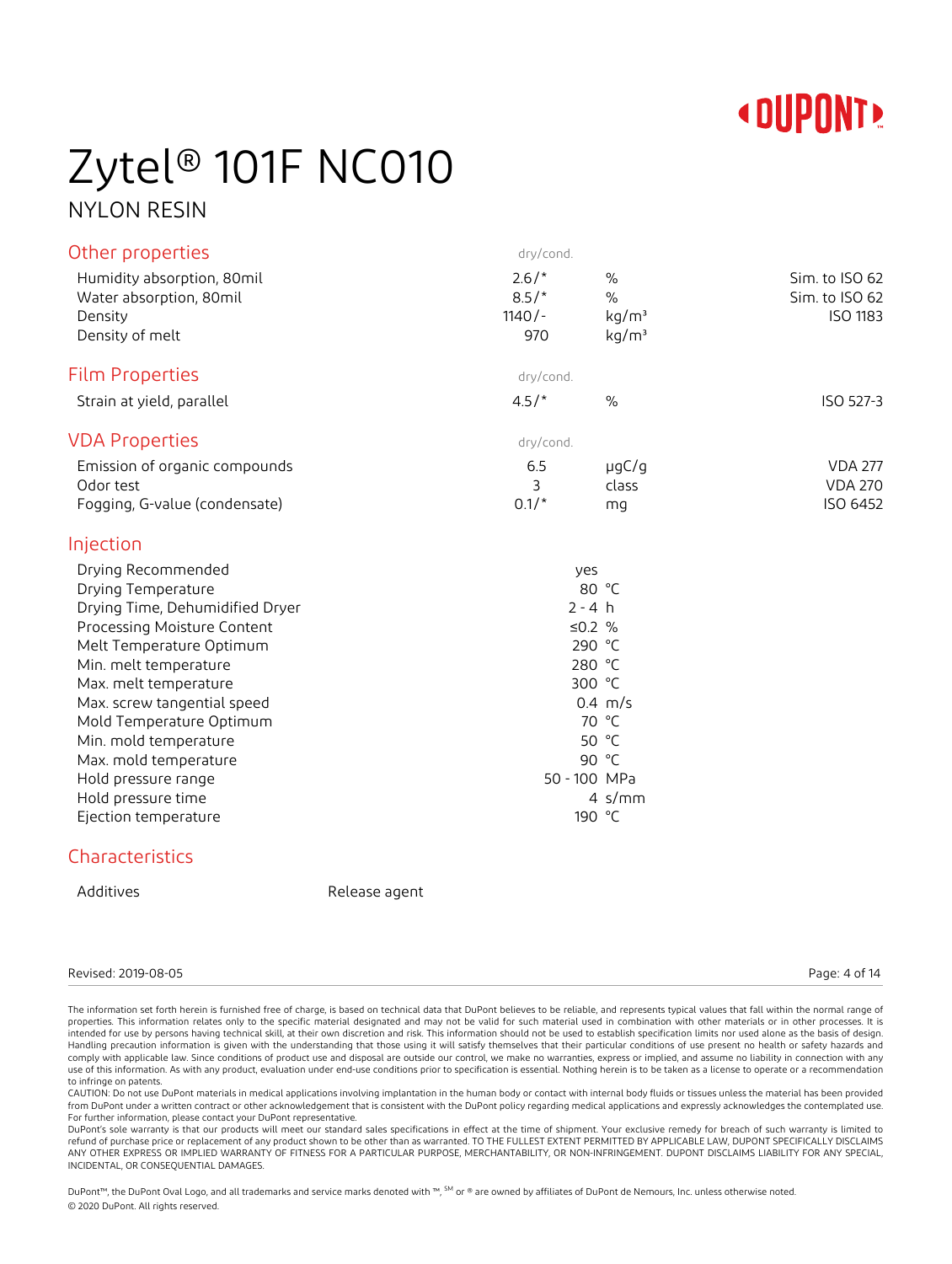### Zytel® 101F NC010 NYLON RESIN

### Dynamic Shear modulus-temperature (cond.)



Revised: 2019-08-05 Page: 5 of 14

The information set forth herein is furnished free of charge, is based on technical data that DuPont believes to be reliable, and represents typical values that fall within the normal range of properties. This information relates only to the specific material designated and may not be valid for such material used in combination with other materials or in other processes. It is intended for use by persons having technical skill, at their own discretion and risk. This information should not be used to establish specification limits nor used alone as the basis of design. Handling precaution information is given with the understanding that those using it will satisfy themselves that their particular conditions of use present no health or safety hazards and comply with applicable law. Since conditions of product use and disposal are outside our control, we make no warranties, express or implied, and assume no liability in connection with any use of this information. As with any product, evaluation under end-use conditions prior to specification is essential. Nothing herein is to be taken as a license to operate or a recommendation to infringe on patents.

CAUTION: Do not use DuPont materials in medical applications involving implantation in the human body or contact with internal body fluids or tissues unless the material has been provided from DuPont under a written contract or other acknowledgement that is consistent with the DuPont policy regarding medical applications and expressly acknowledges the contemplated use. For further information, please contact your DuPont representative.

DuPont's sole warranty is that our products will meet our standard sales specifications in effect at the time of shipment. Your exclusive remedy for breach of such warranty is limited to refund of purchase price or replacement of any product shown to be other than as warranted. TO THE FULLEST EXTENT PERMITTED BY APPLICABLE LAW, DUPONT SPECIFICALLY DISCLAIMS ANY OTHER EXPRESS OR IMPLIED WARRANTY OF FITNESS FOR A PARTICULAR PURPOSE, MERCHANTABILITY, OR NON-INFRINGEMENT. DUPONT DISCLAIMS LIABILITY FOR ANY SPECIAL, INCIDENTAL, OR CONSEQUENTIAL DAMAGES.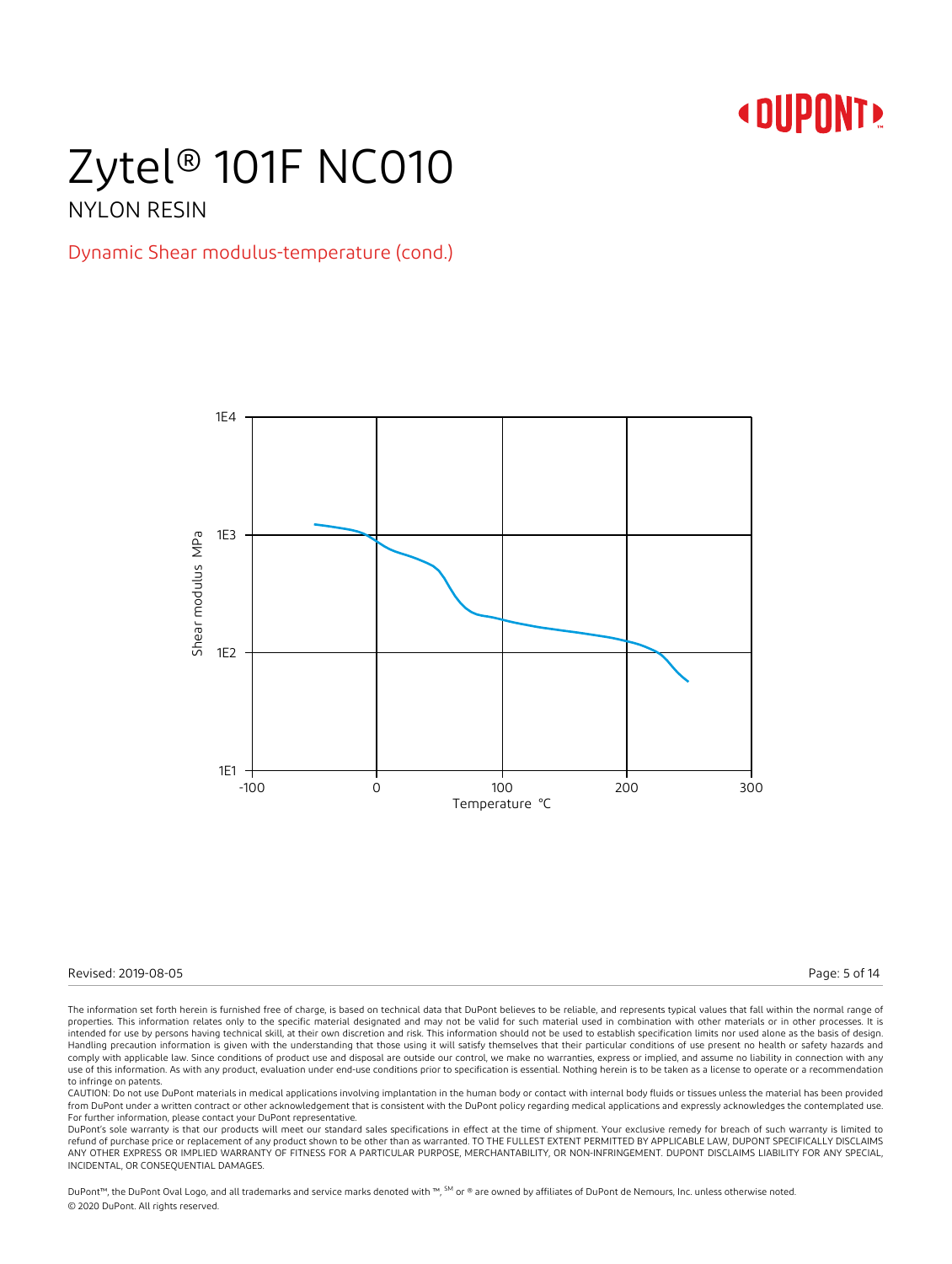# Zytel® 101F NC010

### NYLON RESIN

### Dynamic Tensile modulus-temperature (dry)



Revised: 2019-08-05 Page: 6 of 14

The information set forth herein is furnished free of charge, is based on technical data that DuPont believes to be reliable, and represents typical values that fall within the normal range of properties. This information relates only to the specific material designated and may not be valid for such material used in combination with other materials or in other processes. It is intended for use by persons having technical skill, at their own discretion and risk. This information should not be used to establish specification limits nor used alone as the basis of design. Handling precaution information is given with the understanding that those using it will satisfy themselves that their particular conditions of use present no health or safety hazards and comply with applicable law. Since conditions of product use and disposal are outside our control, we make no warranties, express or implied, and assume no liability in connection with any use of this information. As with any product, evaluation under end-use conditions prior to specification is essential. Nothing herein is to be taken as a license to operate or a recommendation to infringe on patents.

CAUTION: Do not use DuPont materials in medical applications involving implantation in the human body or contact with internal body fluids or tissues unless the material has been provided from DuPont under a written contract or other acknowledgement that is consistent with the DuPont policy regarding medical applications and expressly acknowledges the contemplated use. For further information, please contact your DuPont representative.

DuPont's sole warranty is that our products will meet our standard sales specifications in effect at the time of shipment. Your exclusive remedy for breach of such warranty is limited to refund of purchase price or replacement of any product shown to be other than as warranted. TO THE FULLEST EXTENT PERMITTED BY APPLICABLE LAW, DUPONT SPECIFICALLY DISCLAIMS ANY OTHER EXPRESS OR IMPLIED WARRANTY OF FITNESS FOR A PARTICULAR PURPOSE, MERCHANTABILITY, OR NON-INFRINGEMENT. DUPONT DISCLAIMS LIABILITY FOR ANY SPECIAL, INCIDENTAL, OR CONSEQUENTIAL DAMAGES.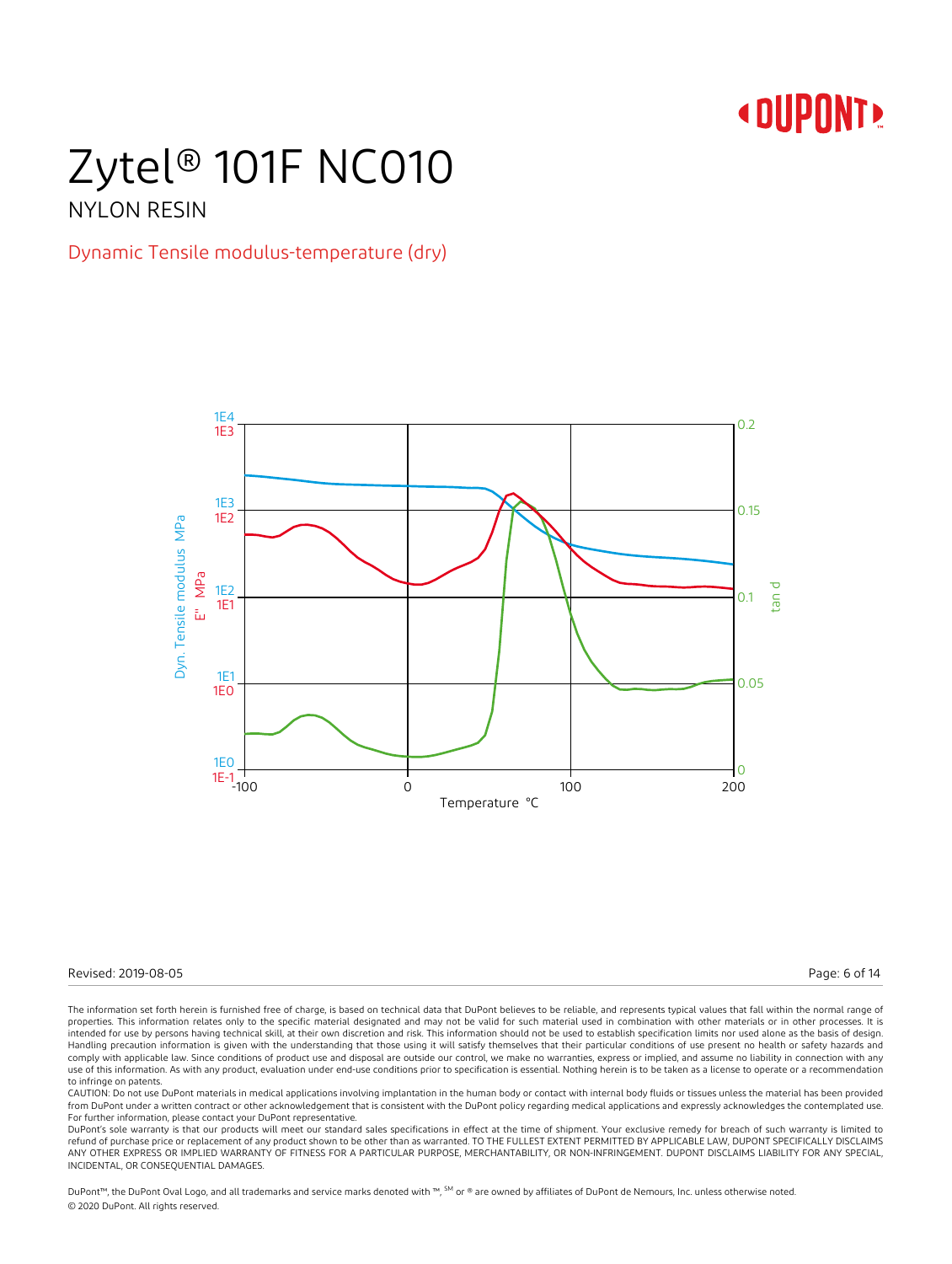### Zytel® 101F NC010 NYLON RESIN

### Dynamic Tensile modulus-temperature (cond.)



Revised: 2019-08-05 Page: 7 of 14

The information set forth herein is furnished free of charge, is based on technical data that DuPont believes to be reliable, and represents typical values that fall within the normal range of properties. This information relates only to the specific material designated and may not be valid for such material used in combination with other materials or in other processes. It is intended for use by persons having technical skill, at their own discretion and risk. This information should not be used to establish specification limits nor used alone as the basis of design. Handling precaution information is given with the understanding that those using it will satisfy themselves that their particular conditions of use present no health or safety hazards and comply with applicable law. Since conditions of product use and disposal are outside our control, we make no warranties, express or implied, and assume no liability in connection with any use of this information. As with any product, evaluation under end-use conditions prior to specification is essential. Nothing herein is to be taken as a license to operate or a recommendation to infringe on patents.

CAUTION: Do not use DuPont materials in medical applications involving implantation in the human body or contact with internal body fluids or tissues unless the material has been provided from DuPont under a written contract or other acknowledgement that is consistent with the DuPont policy regarding medical applications and expressly acknowledges the contemplated use. For further information, please contact your DuPont representative.

DuPont's sole warranty is that our products will meet our standard sales specifications in effect at the time of shipment. Your exclusive remedy for breach of such warranty is limited to refund of purchase price or replacement of any product shown to be other than as warranted. TO THE FULLEST EXTENT PERMITTED BY APPLICABLE LAW, DUPONT SPECIFICALLY DISCLAIMS ANY OTHER EXPRESS OR IMPLIED WARRANTY OF FITNESS FOR A PARTICULAR PURPOSE, MERCHANTABILITY, OR NON-INFRINGEMENT. DUPONT DISCLAIMS LIABILITY FOR ANY SPECIAL, INCIDENTAL, OR CONSEQUENTIAL DAMAGES.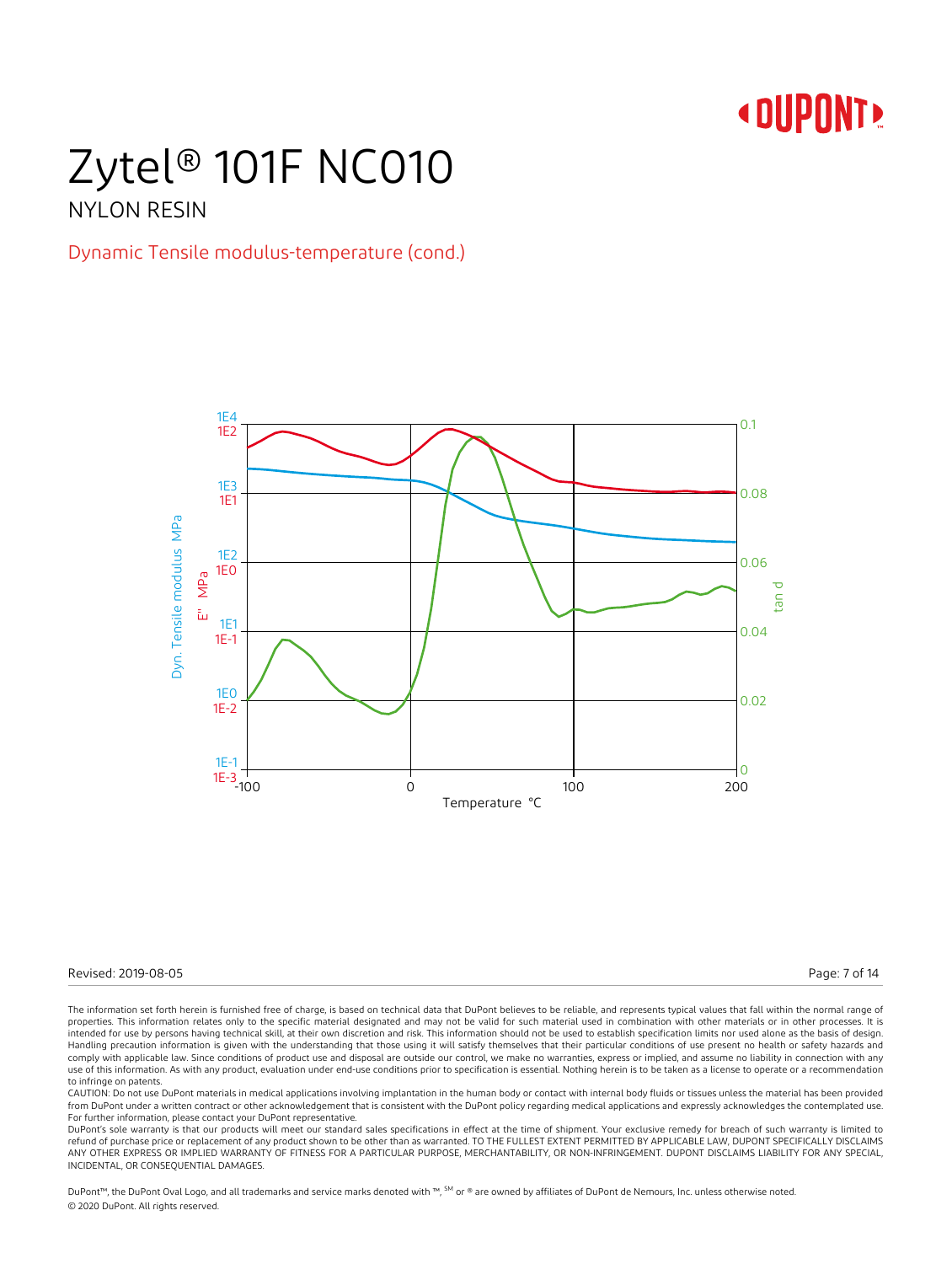# Zytel® 101F NC010

### NYLON RESIN

Stress-strain (dry)



#### Revised: 2019-08-05 Page: 8 of 14

The information set forth herein is furnished free of charge, is based on technical data that DuPont believes to be reliable, and represents typical values that fall within the normal range of properties. This information relates only to the specific material designated and may not be valid for such material used in combination with other materials or in other processes. It is intended for use by persons having technical skill, at their own discretion and risk. This information should not be used to establish specification limits nor used alone as the basis of design. Handling precaution information is given with the understanding that those using it will satisfy themselves that their particular conditions of use present no health or safety hazards and comply with applicable law. Since conditions of product use and disposal are outside our control, we make no warranties, express or implied, and assume no liability in connection with any use of this information. As with any product, evaluation under end-use conditions prior to specification is essential. Nothing herein is to be taken as a license to operate or a recommendation to infringe on patents.

CAUTION: Do not use DuPont materials in medical applications involving implantation in the human body or contact with internal body fluids or tissues unless the material has been provided from DuPont under a written contract or other acknowledgement that is consistent with the DuPont policy regarding medical applications and expressly acknowledges the contemplated use. For further information, please contact your DuPont representative.

DuPont's sole warranty is that our products will meet our standard sales specifications in effect at the time of shipment. Your exclusive remedy for breach of such warranty is limited to refund of purchase price or replacement of any product shown to be other than as warranted. TO THE FULLEST EXTENT PERMITTED BY APPLICABLE LAW, DUPONT SPECIFICALLY DISCLAIMS ANY OTHER EXPRESS OR IMPLIED WARRANTY OF FITNESS FOR A PARTICULAR PURPOSE, MERCHANTABILITY, OR NON-INFRINGEMENT. DUPONT DISCLAIMS LIABILITY FOR ANY SPECIAL, INCIDENTAL, OR CONSEQUENTIAL DAMAGES.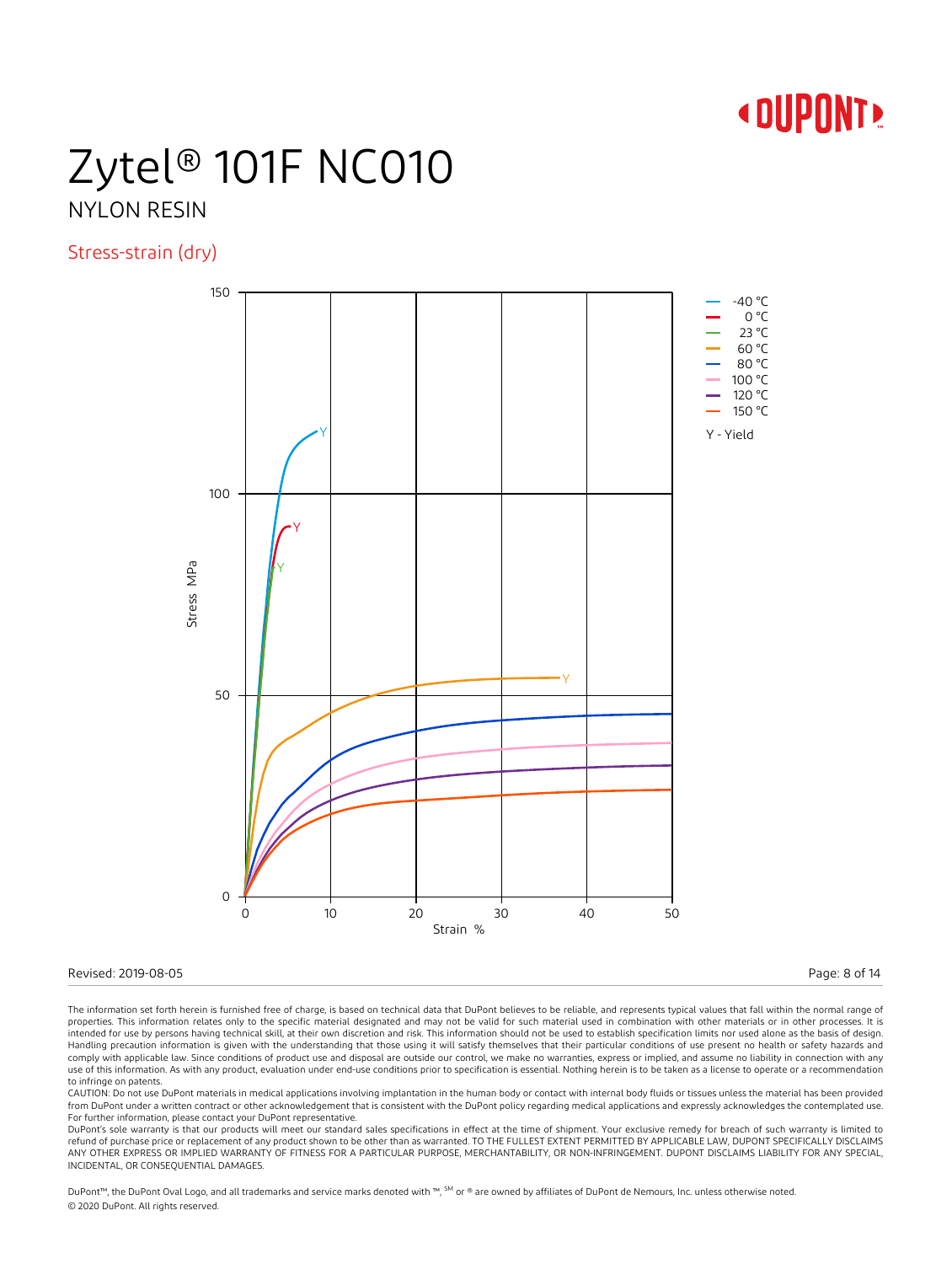## Zytel® 101F NC010 NYLON RESIN

### Stress-strain (cond.)



#### Revised: 2019-08-05 Page: 9 of 14

The information set forth herein is furnished free of charge, is based on technical data that DuPont believes to be reliable, and represents typical values that fall within the normal range of properties. This information relates only to the specific material designated and may not be valid for such material used in combination with other materials or in other processes. It is intended for use by persons having technical skill, at their own discretion and risk. This information should not be used to establish specification limits nor used alone as the basis of design. Handling precaution information is given with the understanding that those using it will satisfy themselves that their particular conditions of use present no health or safety hazards and comply with applicable law. Since conditions of product use and disposal are outside our control, we make no warranties, express or implied, and assume no liability in connection with any use of this information. As with any product, evaluation under end-use conditions prior to specification is essential. Nothing herein is to be taken as a license to operate or a recommendation to infringe on patents.

CAUTION: Do not use DuPont materials in medical applications involving implantation in the human body or contact with internal body fluids or tissues unless the material has been provided from DuPont under a written contract or other acknowledgement that is consistent with the DuPont policy regarding medical applications and expressly acknowledges the contemplated use. For further information, please contact your DuPont representative.

DuPont's sole warranty is that our products will meet our standard sales specifications in effect at the time of shipment. Your exclusive remedy for breach of such warranty is limited to refund of purchase price or replacement of any product shown to be other than as warranted. TO THE FULLEST EXTENT PERMITTED BY APPLICABLE LAW, DUPONT SPECIFICALLY DISCLAIMS ANY OTHER EXPRESS OR IMPLIED WARRANTY OF FITNESS FOR A PARTICULAR PURPOSE, MERCHANTABILITY, OR NON-INFRINGEMENT. DUPONT DISCLAIMS LIABILITY FOR ANY SPECIAL, INCIDENTAL, OR CONSEQUENTIAL DAMAGES.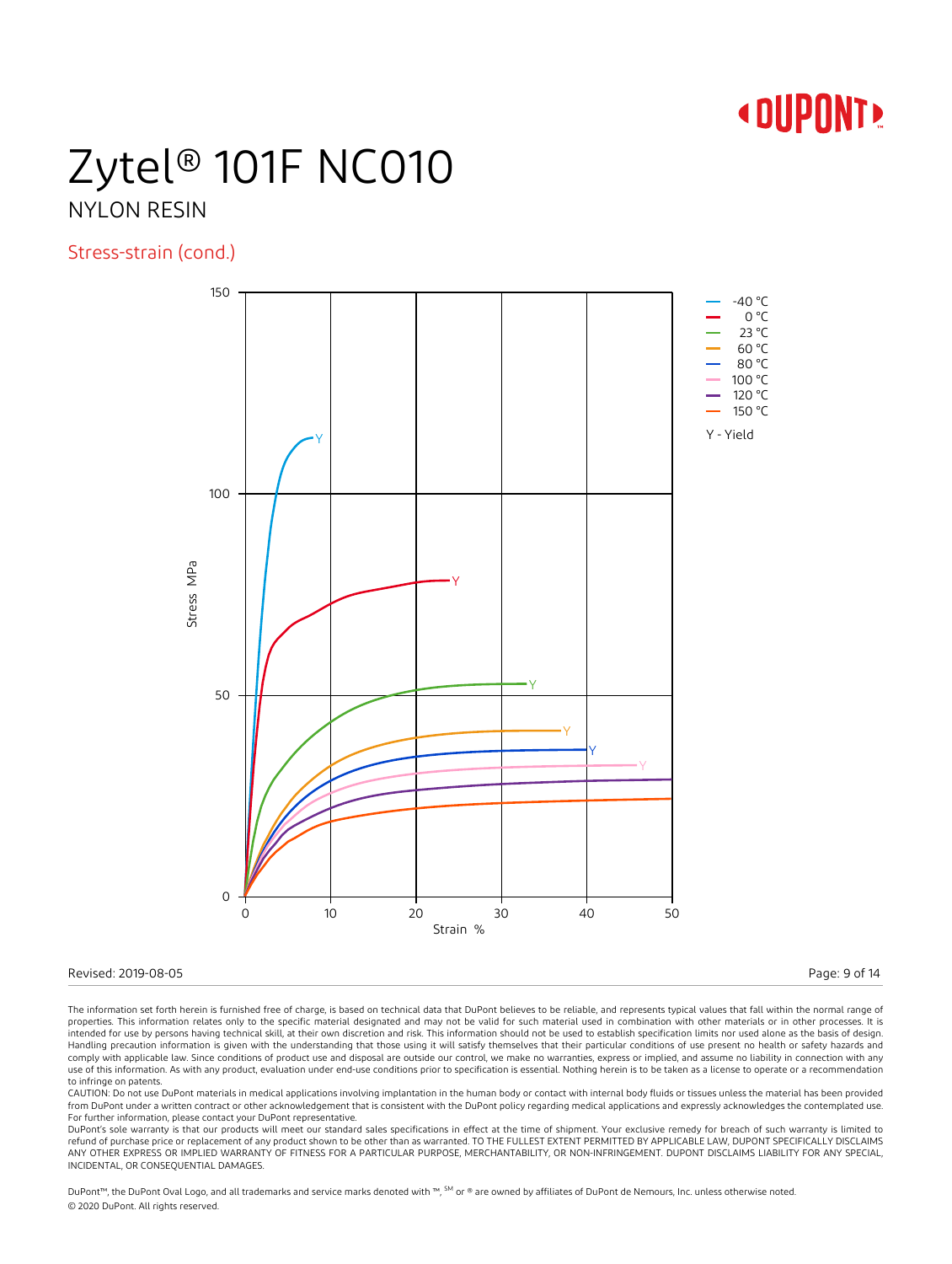## Zytel® 101F NC010 NYLON RESIN

### Secant modulus-strain (dry)



#### Revised: 2019-08-05 Page: 10 of 14

The information set forth herein is furnished free of charge, is based on technical data that DuPont believes to be reliable, and represents typical values that fall within the normal range of properties. This information relates only to the specific material designated and may not be valid for such material used in combination with other materials or in other processes. It is intended for use by persons having technical skill, at their own discretion and risk. This information should not be used to establish specification limits nor used alone as the basis of design. Handling precaution information is given with the understanding that those using it will satisfy themselves that their particular conditions of use present no health or safety hazards and comply with applicable law. Since conditions of product use and disposal are outside our control, we make no warranties, express or implied, and assume no liability in connection with any use of this information. As with any product, evaluation under end-use conditions prior to specification is essential. Nothing herein is to be taken as a license to operate or a recommendation to infringe on patents.

CAUTION: Do not use DuPont materials in medical applications involving implantation in the human body or contact with internal body fluids or tissues unless the material has been provided from DuPont under a written contract or other acknowledgement that is consistent with the DuPont policy regarding medical applications and expressly acknowledges the contemplated use. For further information, please contact your DuPont representative.

DuPont's sole warranty is that our products will meet our standard sales specifications in effect at the time of shipment. Your exclusive remedy for breach of such warranty is limited to refund of purchase price or replacement of any product shown to be other than as warranted. TO THE FULLEST EXTENT PERMITTED BY APPLICABLE LAW, DUPONT SPECIFICALLY DISCLAIMS ANY OTHER EXPRESS OR IMPLIED WARRANTY OF FITNESS FOR A PARTICULAR PURPOSE, MERCHANTABILITY, OR NON-INFRINGEMENT. DUPONT DISCLAIMS LIABILITY FOR ANY SPECIAL, INCIDENTAL, OR CONSEQUENTIAL DAMAGES.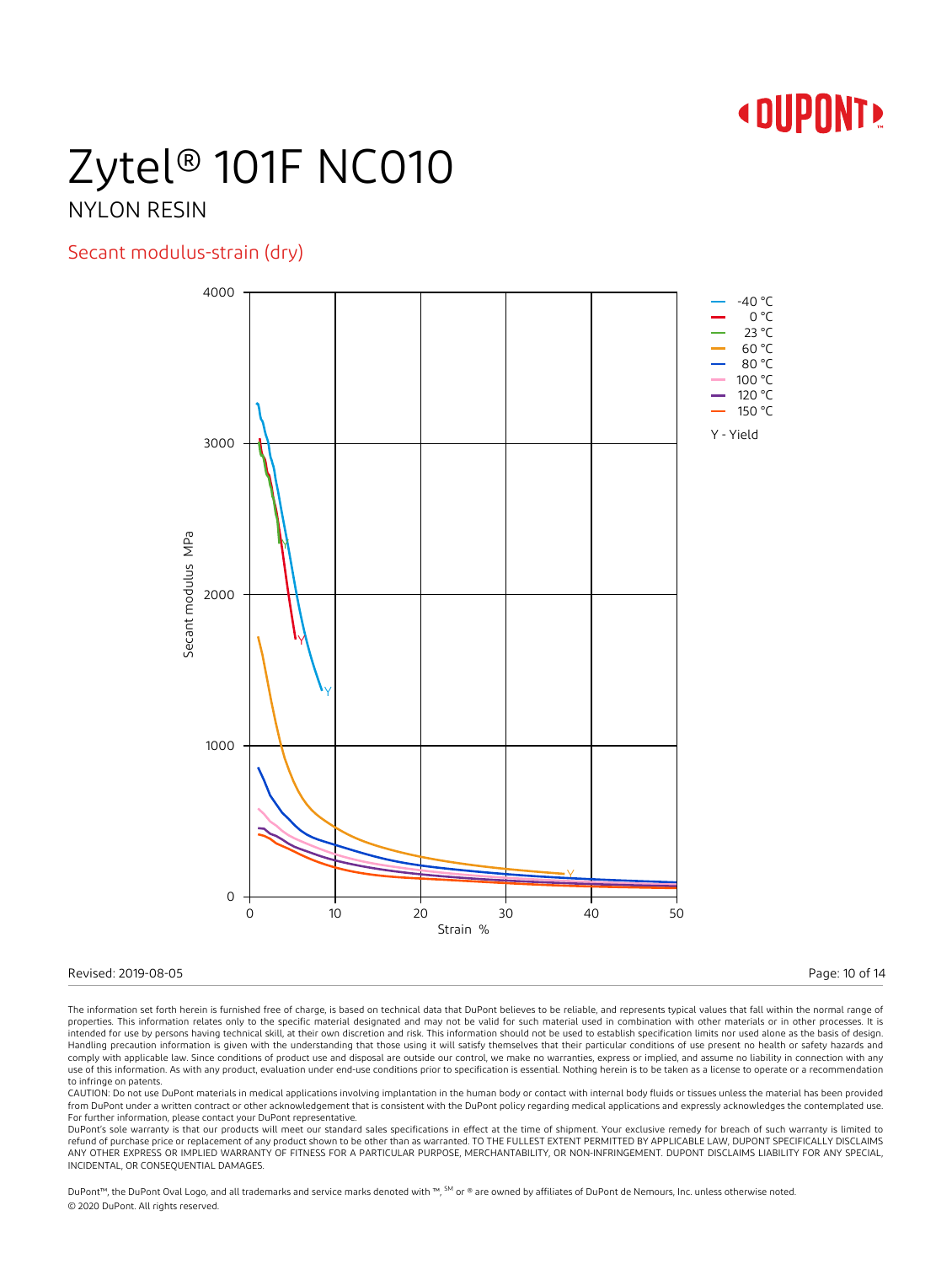## Zytel® 101F NC010 NYLON RESIN

### Secant modulus-strain (cond.)



#### Revised: 2019-08-05 Page: 11 of 14

The information set forth herein is furnished free of charge, is based on technical data that DuPont believes to be reliable, and represents typical values that fall within the normal range of properties. This information relates only to the specific material designated and may not be valid for such material used in combination with other materials or in other processes. It is intended for use by persons having technical skill, at their own discretion and risk. This information should not be used to establish specification limits nor used alone as the basis of design. Handling precaution information is given with the understanding that those using it will satisfy themselves that their particular conditions of use present no health or safety hazards and comply with applicable law. Since conditions of product use and disposal are outside our control, we make no warranties, express or implied, and assume no liability in connection with any use of this information. As with any product, evaluation under end-use conditions prior to specification is essential. Nothing herein is to be taken as a license to operate or a recommendation to infringe on patents.

CAUTION: Do not use DuPont materials in medical applications involving implantation in the human body or contact with internal body fluids or tissues unless the material has been provided from DuPont under a written contract or other acknowledgement that is consistent with the DuPont policy regarding medical applications and expressly acknowledges the contemplated use. For further information, please contact your DuPont representative.

DuPont's sole warranty is that our products will meet our standard sales specifications in effect at the time of shipment. Your exclusive remedy for breach of such warranty is limited to refund of purchase price or replacement of any product shown to be other than as warranted. TO THE FULLEST EXTENT PERMITTED BY APPLICABLE LAW, DUPONT SPECIFICALLY DISCLAIMS ANY OTHER EXPRESS OR IMPLIED WARRANTY OF FITNESS FOR A PARTICULAR PURPOSE, MERCHANTABILITY, OR NON-INFRINGEMENT. DUPONT DISCLAIMS LIABILITY FOR ANY SPECIAL, INCIDENTAL, OR CONSEQUENTIAL DAMAGES.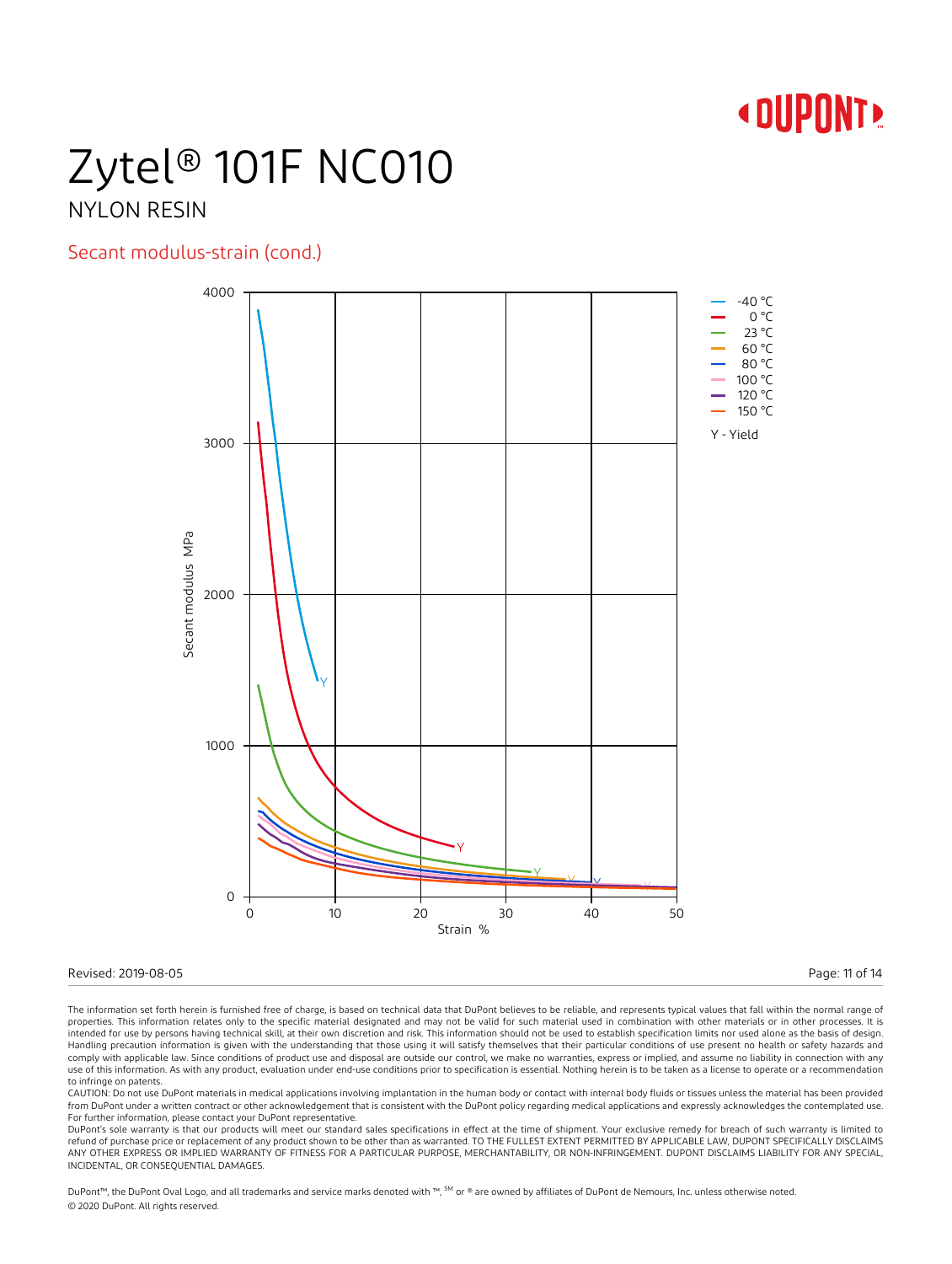## Zytel® 101F NC010 NYLON RESIN

### Chemical Media Resistance

#### Acids

- $\blacktriangleright$  Acetic Acid (5% by mass), 23°C
- Citric Acid solution (10% by mass), 23°C
- Lactic Acid (10% by mass), 23°C
- X Hydrochloric Acid (36% by mass), 23°C
- X Nitric Acid (40% by mass), 23°C
- X Sulfuric Acid (38% by mass), 23°C
- $\boldsymbol{\times}$  Sulfuric Acid (5% by mass), 23°C
- X Chromic Acid solution (40% by mass), 23°C

#### Bases

- X Sodium Hydroxide solution (35% by mass), 23°C
- $\blacktriangleright$  Sodium Hydroxide solution (1% by mass), 23 $^{\circ}$ C
- Ammonium Hydroxide solution (10% by mass), 23°C

#### Alcohols

- ◆ Isopropyl alcohol, 23°C
- ◆ Methanol, 23°C
- Ethanol, 23°C

#### Hydrocarbons

- n-Hexane, 23°C
- Toluene, 23°C
- iso-Octane, 23°C

#### Ketones

◆ Acetone, 23°C

#### **Ethers**

Diethyl ether, 23°C

#### Mineral oils

- ◆ SAE 10W40 multigrade motor oil, 23°C
- X SAE 10W40 multigrade motor oil, 130°C

#### Revised: 2019-08-05 Page: 12 of 14

The information set forth herein is furnished free of charge, is based on technical data that DuPont believes to be reliable, and represents typical values that fall within the normal range of properties. This information relates only to the specific material designated and may not be valid for such material used in combination with other materials or in other processes. It is intended for use by persons having technical skill, at their own discretion and risk. This information should not be used to establish specification limits nor used alone as the basis of design. Handling precaution information is given with the understanding that those using it will satisfy themselves that their particular conditions of use present no health or safety hazards and comply with applicable law. Since conditions of product use and disposal are outside our control, we make no warranties, express or implied, and assume no liability in connection with any use of this information. As with any product, evaluation under end-use conditions prior to specification is essential. Nothing herein is to be taken as a license to operate or a recommendation to infringe on patents

CAUTION: Do not use DuPont materials in medical applications involving implantation in the human body or contact with internal body fluids or tissues unless the material has been provided from DuPont under a written contract or other acknowledgement that is consistent with the DuPont policy regarding medical applications and expressly acknowledges the contemplated use. For further information, please contact your DuPont representative.

DuPont's sole warranty is that our products will meet our standard sales specifications in effect at the time of shipment. Your exclusive remedy for breach of such warranty is limited to refund of purchase price or replacement of any product shown to be other than as warranted. TO THE FULLEST EXTENT PERMITTED BY APPLICABLE LAW, DUPONT SPECIFICALLY DISCLAIMS ANY OTHER EXPRESS OR IMPLIED WARRANTY OF FITNESS FOR A PARTICULAR PURPOSE, MERCHANTABILITY, OR NON-INFRINGEMENT. DUPONT DISCLAIMS LIABILITY FOR ANY SPECIAL, INCIDENTAL, OR CONSEQUENTIAL DAMAGES.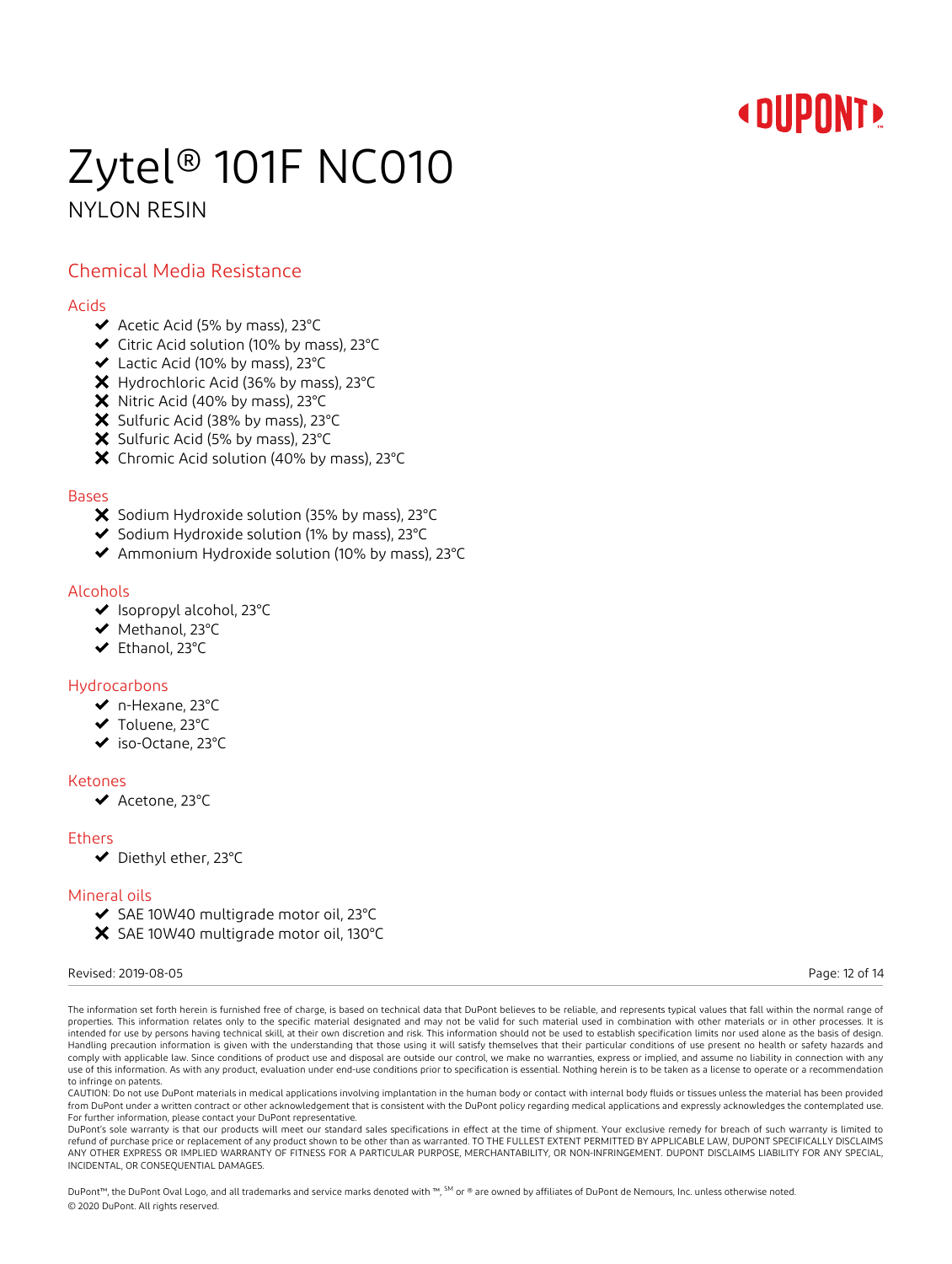# Zytel® 101F NC010

### NYLON RESIN

- X SAE 80/90 hypoid-gear oil, 130°C
- ◆ Insulating Oil, 23°C
- X Motor oil OS206 304 Ref.Eng.Oil, ISP, 135°C
- Automatic hypoid-gear oil Shell Donax TX, 135°C
- X Hydraulic oil Pentosin CHF 202, 125°C

#### Standard Fuels

- $\blacktriangleright$  ISO 1817 Liquid 1 E5, 60°C
- $\blacktriangleright$  ISO 1817 Liquid 2 M15E4, 60°C
- $\blacktriangleright$  ISO 1817 Liquid 3 M3E7, 60°C
- $\blacktriangleright$  ISO 1817 Liquid 4 M15, 60°C
- ◆ Standard fuel without alcohol (pref. ISO 1817 Liquid C), 23°C
- Standard fuel with alcohol (pref. ISO 1817 Liquid 4), 23°C
- ◆ Diesel fuel (pref. ISO 1817 Liquid F), 23°C
- Diesel fuel (pref. ISO 1817 Liquid F), 90°C
- Diesel fuel (pref. ISO 1817 Liquid F), >90°C

#### Salt solutions

- ◆ Sodium Chloride solution (10% by mass), 23°C
- $\boldsymbol{\times}$  Sodium Hypochlorite solution (10% by mass), 23°C
- ◆ Sodium Carbonate solution (20% by mass), 23°C
- ◆ Sodium Carbonate solution (2% by mass), 23°C
- $\boldsymbol{\times}$  Zinc Chloride solution (50% by mass), 23°C

#### **Other**

- Ethyl Acetate, 23°C
- Hydrogen peroxide, 23°C
- X DOT No. 4 Brake fluid, 130°C
- Ethylene Glycol (50% by mass) in water, 108°C
- ◆ 1% nonylphenoxy-polyethyleneoxy ethanol in water, 23°C
- ◆ 50% Oleic acid + 50% Olive Oil, 23°C
- ◆ Water, 23°C
- Water, 90°C
- $\boldsymbol{\times}$  Phenol solution (5% by mass), 23°C

#### **Symbols used:**

◆ possibly resistant

#### Revised: 2019-08-05 Page: 13 of 14

The information set forth herein is furnished free of charge, is based on technical data that DuPont believes to be reliable, and represents typical values that fall within the normal range of properties. This information relates only to the specific material designated and may not be valid for such material used in combination with other materials or in other processes. It is intended for use by persons having technical skill, at their own discretion and risk. This information should not be used to establish specification limits nor used alone as the basis of design. Handling precaution information is given with the understanding that those using it will satisfy themselves that their particular conditions of use present no health or safety hazards and comply with applicable law. Since conditions of product use and disposal are outside our control, we make no warranties, express or implied, and assume no liability in connection with any use of this information. As with any product, evaluation under end-use conditions prior to specification is essential. Nothing herein is to be taken as a license to operate or a recommendation to infringe on patents

CAUTION: Do not use DuPont materials in medical applications involving implantation in the human body or contact with internal body fluids or tissues unless the material has been provided from DuPont under a written contract or other acknowledgement that is consistent with the DuPont policy regarding medical applications and expressly acknowledges the contemplated use. For further information, please contact your DuPont representative.

DuPont's sole warranty is that our products will meet our standard sales specifications in effect at the time of shipment. Your exclusive remedy for breach of such warranty is limited to refund of purchase price or replacement of any product shown to be other than as warranted. TO THE FULLEST EXTENT PERMITTED BY APPLICABLE LAW, DUPONT SPECIFICALLY DISCLAIMS ANY OTHER EXPRESS OR IMPLIED WARRANTY OF FITNESS FOR A PARTICULAR PURPOSE, MERCHANTABILITY, OR NON-INFRINGEMENT. DUPONT DISCLAIMS LIABILITY FOR ANY SPECIAL, INCIDENTAL, OR CONSEQUENTIAL DAMAGES.